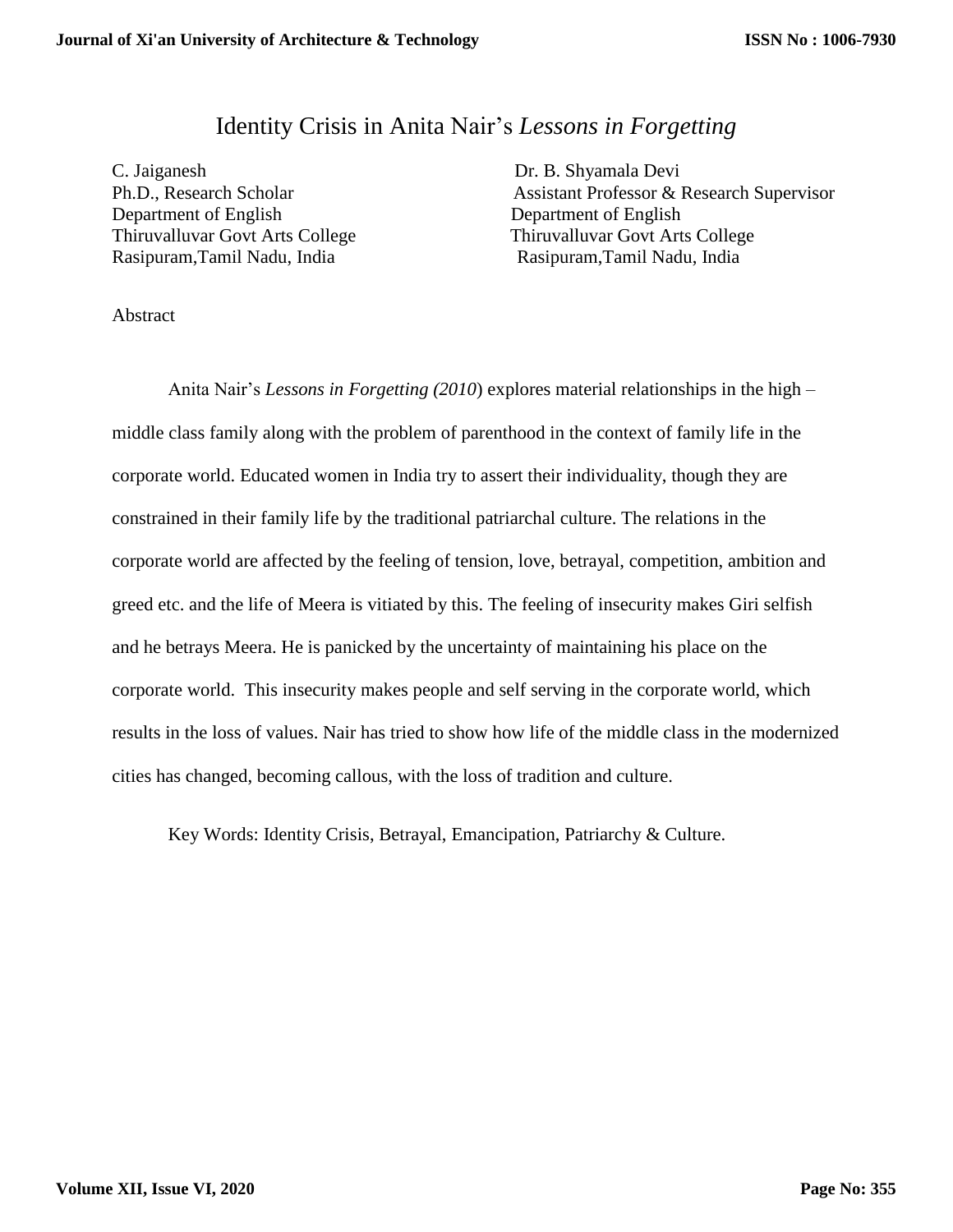Anita Nair's *Lessons in Forgetting (2010*) explores material relationships in the high – middle class family along with the problem of parenthood in the context of family life in the corporate world. Educated women in India try to assert their individuality, though they are constrained in their family life by the traditional patriarchal culture. Meera in this novel is a well educated housewife, married to a corporate husband and has two children, a daughter and a son. Meera is a writer of cook book and guides for corporate wives. She is also a typical Indian middle class wife, who is happy to be dependent on her husband.

Meera feels like a queen in her domestic world. She is blissfully unaware of her own individuality her selfhood, her own independent world. She is married to Giri, who hails from a comparatively poor social background. Giri was enchanted with the Lilac house, the garden around, and Meera in her white nightie cashing geese away. He came as a model co-coordinator to assist shooting for a film, and was enchanted by the house as well as the girl, Meera. Giri was impressed as he had never known high-middle class culture and ladies and their house presented. He hailed from a poor family, but he had done his IIM in Ahmedabad and secured a job in the corporate world. Giri married Meera under the impression that the family owned the beautiful Lilac House,in fact, was only on a lease with them.

Giri and Meera got married after the marriage, Meera's grandmother and mother even Meera, expected Giri to move his house or his apartment. But Giri's refuses to move out of the Lilac house. Giri desperately wants to sell the Lilac house and Meera keeps opposing it, but does not tell him the truth the house is on a lease with them.

Meera does not have big dreams. She would not crave for clothes or ornaments and expensive holidays. She is happy with the enough she gets. But, she realizes very painfully that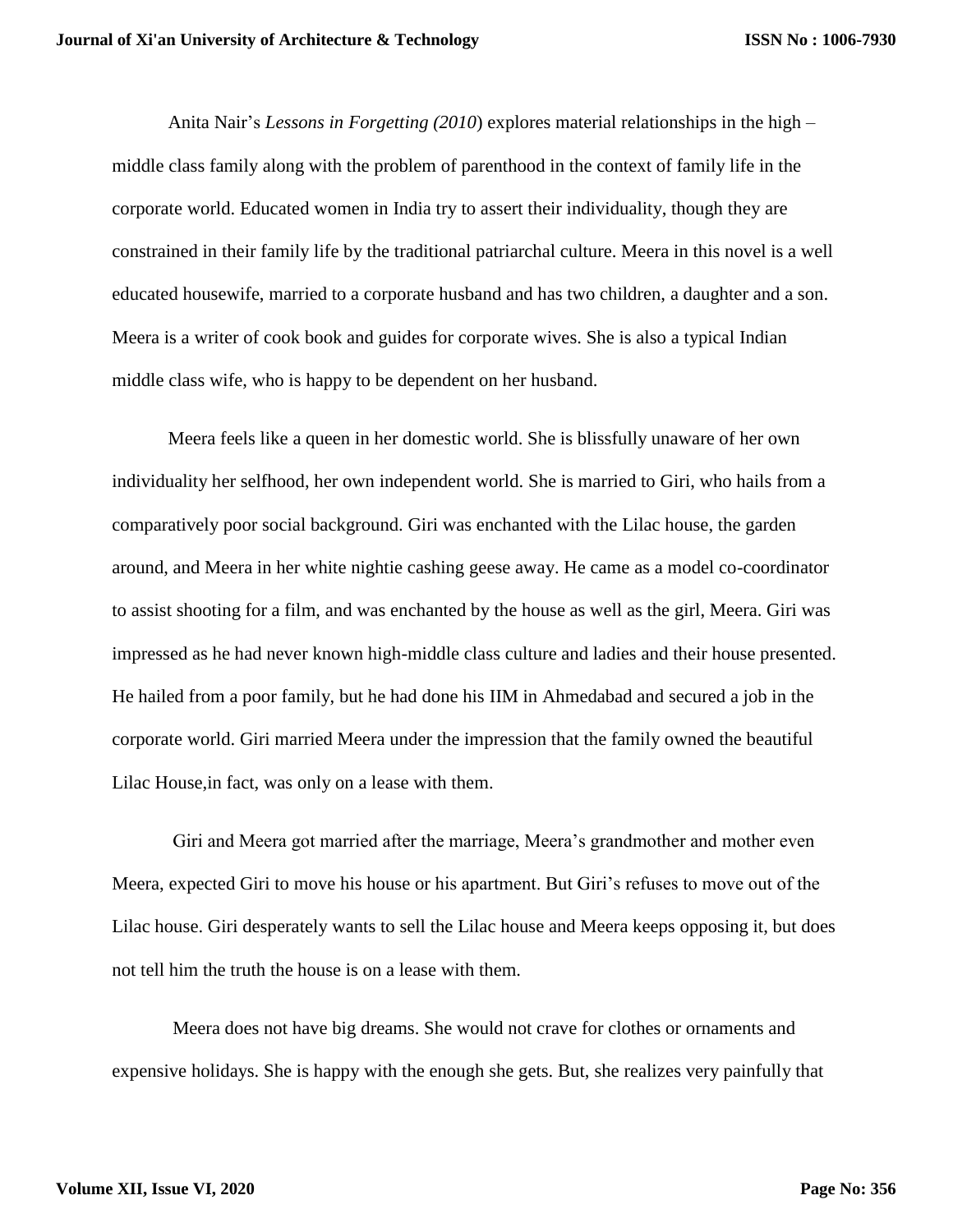her husband is not satisfied with enough. And one day Giri vanishes from her life, leaving her with her children. Meera's marriage ends with Giri abandoning her. Meera does not know how to react to her situation. She had never thought of her own desires, expect for becoming a perfect housewife for Giri. She became so much emotional dependent on Giri, that her own self was almost forgotten. She lost her self –identity becoming dependent on Giri and ignoring her own likes and dislikes, as a dutiful wife. Being a Post Graduate in English she could easily have carved a career for herself. Now, with Giri abandoning her, she becomes aware of herself and becomes a changed woman. Her mother, Saro and grandmother Lily notice this, they looked at each other and this was a Meera, they didn't recognize, a Meera with home economics.

Meera tells Vinnie that she badly needs a job. She now realizes how things changed between Giri and herself. Meera now realizes that Giri's choice to marry her was dictated by the prospect selling this beautiful house, and not really the love for her. She now emerges as new women. When Giri abandons her, she has to become the bread–winner for the family. She finds a job as a research assistant to Professor J.A.krishnamurthy, or JAK, the cyclone expert, who comes to Minjikapuram. He has really come to find out why his daughter, Smriti, had come here, and what really happened to her.

Meera has gone through an identity crisis in her marriage with Giri. She is basically conservative in the sense that she cannot enjoy the party culture of the high-middle class society. She tries to become a corporate wife merging herself into the life of her husband. But, when Giri leaves her abruptly, she is at a loss of know what to do with herself. There is a deep crisis in her life, as she had merged her identity into her married life. Giri banked upon selling her Bangalow, Which he thought she owned. And when he realized she could not sell it, he abandoned her. So far Meera had seen herself as the corporate wife, in her life, performed the role of a daughter, a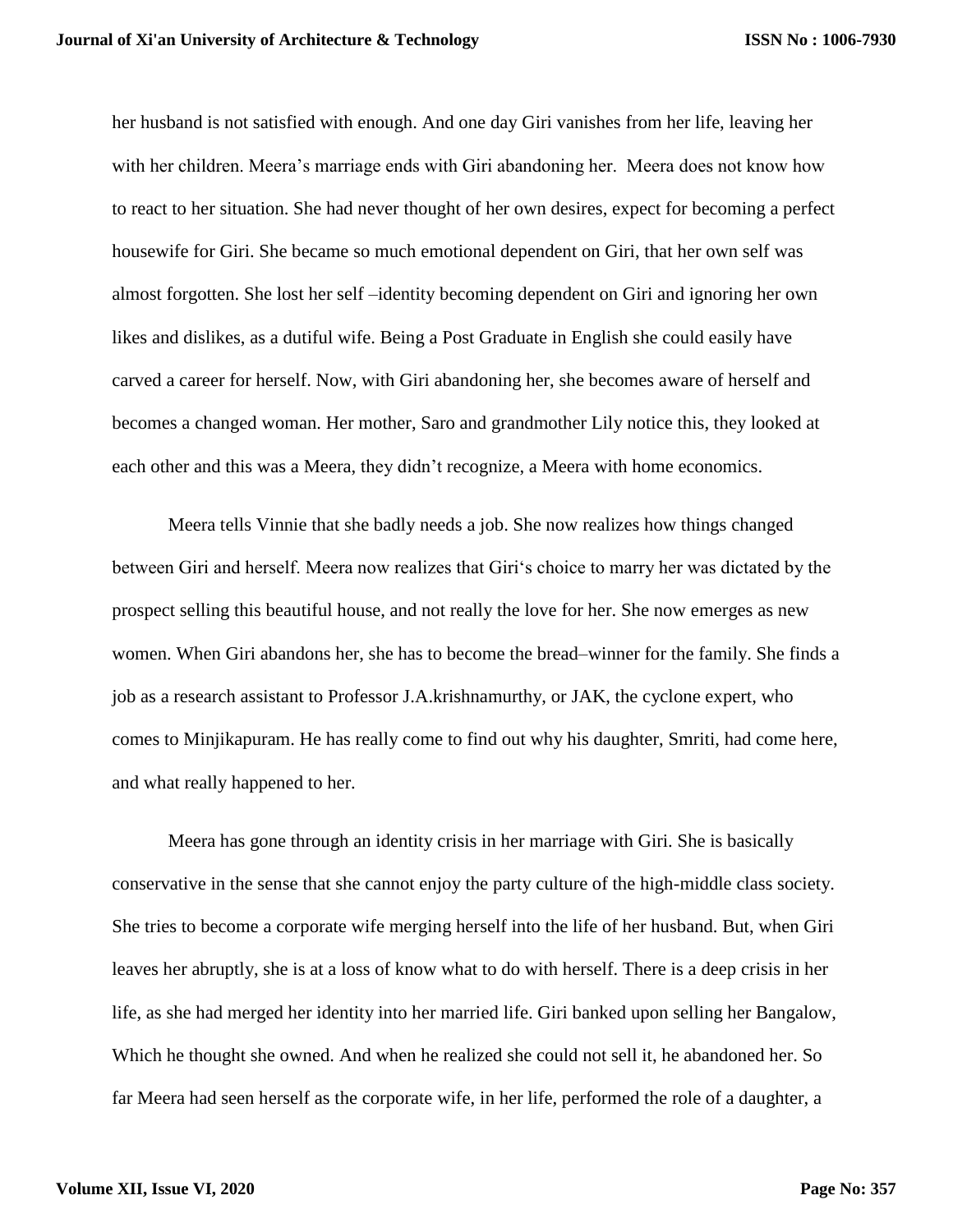wife and a mother the roles imposed on her by the circumstances, and never thought of her own individuality, her own self.

Meera had cast herself in the role as a corporate wife though she did not like it. She tries to maintain her physique because Giri wants her to look like those elegant party women. Meera's self is threatened by the attachment she has for Giri and other members in the family. She is frustrated when Giri rejects her. Her attachments were the barriers for the realization of her selfhood. She is emotionally unsettled by the feeling of grief, sense of betrayal, anger and fear of how to cope with responsibility.

She, for the first time, realizes that she has to look after her family, that she has to be strong and not to reveal her state of mind to the members of the family and must acquire empowerment of sustain it. How is she supposed do it? Meera took up the challenge. She started economizing for everything. All the members of the family started forsaking the facilities once they were enjoying. Lily, for instance, "I don't need to cell phone, Meera. Anyone who wants to reach me can call here. It is too much of a Nuisance really! All kinds of strangers calling at thestrange hours, wanting to sell you things you don't need" (84).

Meera transforms herself from being this weak woman and becomes an enlighten self. Her decision to accept as a research assistant of Prof, Jak, in his studies and house hold responsibilities gives her confidence. She loves her job and also the companionship of Jak, and his comatose daughter Smriti as well as Kala Chiti, the housekeeper. Now, as a secretary to Jak, Meera decides to be on her guard about how far she can go in her relationship with Jak and his household.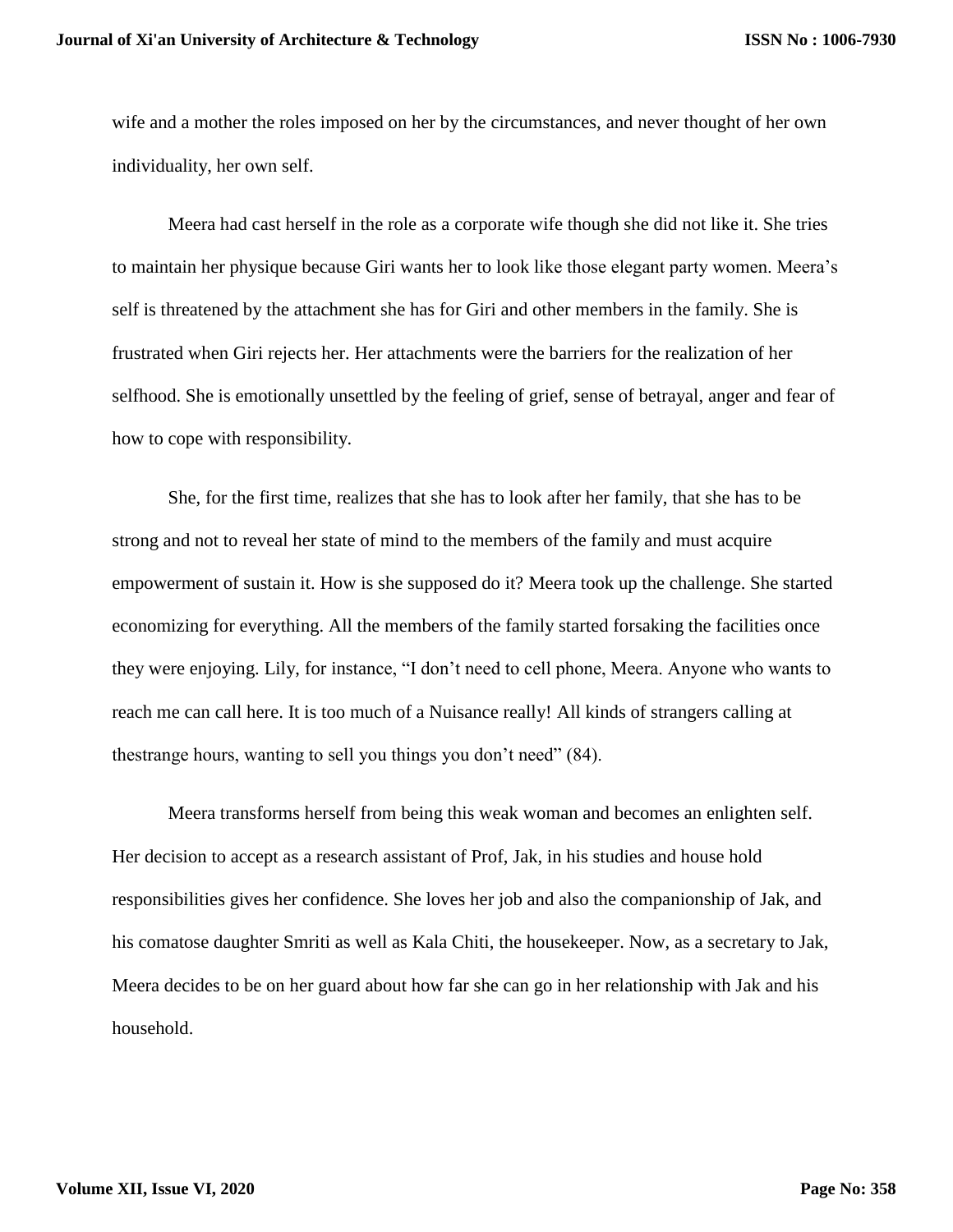Meera is an example of a new woman, the result of the growth of the educational and employment opportunities. She is also the emancipated women, economic and emotional dependence on a patriarch, a traditional husband. She realizes how her life as a housewife had how her life as a housewife had deprived of her identity and made her subservient in every way, and the kind of life she lived with Giri would hardly do justice to her abilities and also her needs. She now learns lessons not to be emotionally swallowed by anyone. She discovers love again in Jak, the love born of the sympathy she feels for him the tragic state of his daughter. She is there for, lending her support to him, in his intense sorrow.

In the patriarchal set-up, whatever happens in the man- woman relationship, it is the woman who is universally blamed. When Sarada's husband leaves her to become a 'Sanyasi' her father blames her. Kala, Sarada's sister, is also the victim of the patriarchal attitudes. Her husband is enamored of her long hair which reaches down to her ankles. Kala knows the she must keep her husband happy.

And her husband is happy with her long hair. Her father also did not allow her cut her hair short. But her voluminous hair was the cause of her neck pain. Even the doctor often advised her father to make her hair short, but her father thought her long hair was her asset in the marriage market. Kala often complained to her father and mother for the pain her hair caused her. She often fall ill account of it. She angrily said to her mother, "What am I to do then? Live with pain till I die?" (194). But, her mother would not listen to her complaint, she would say, "Besides, there is much greater pain waiting for us women in our lives. How can you be cowed down by something so negligible?"(194).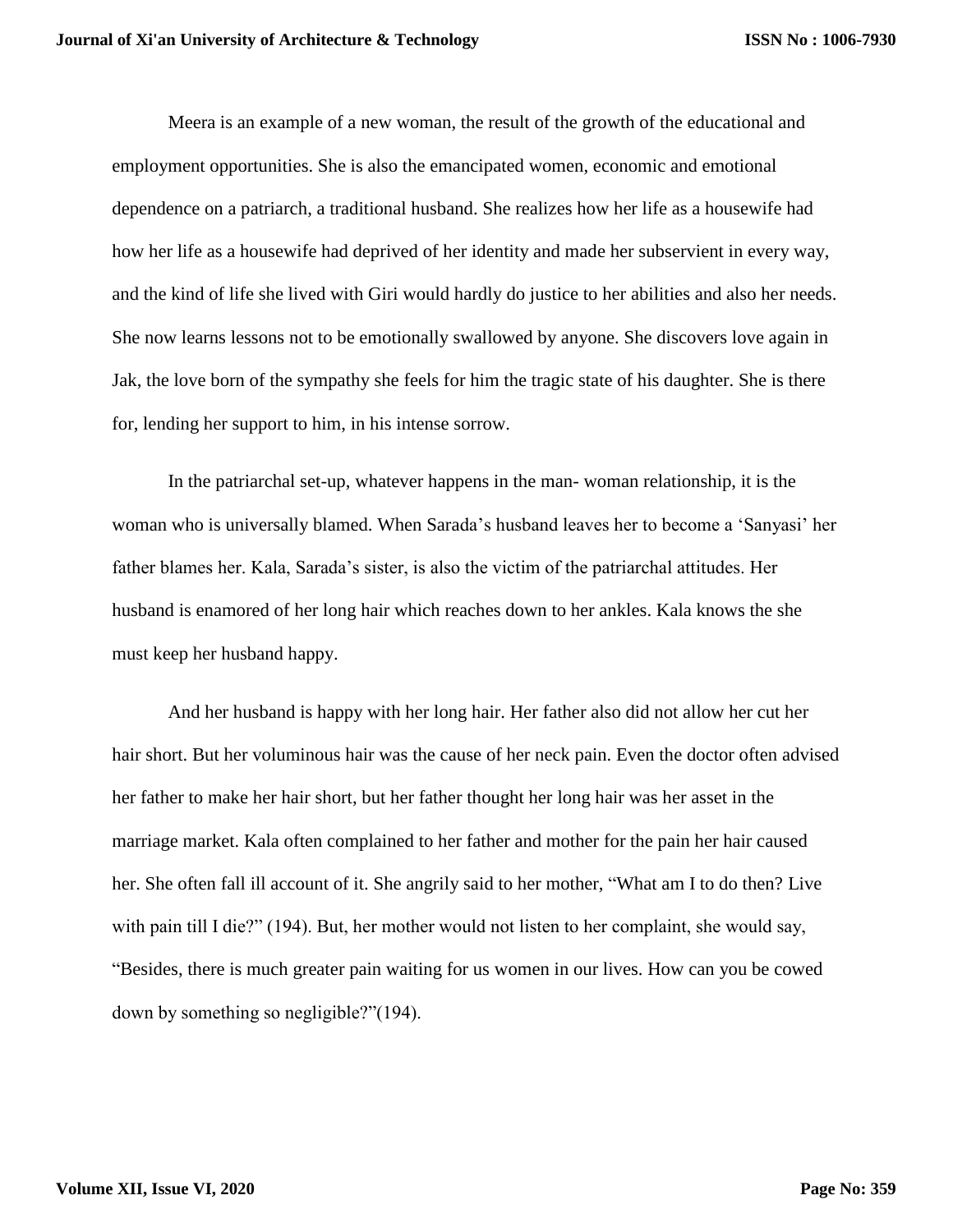According to Kala's mother every women has to undergo some soft sort of plight and pains in the life. It can be warning to her about her forthcoming marriage. Her prospective groom and his family were impressed by her long hair. Kala, when she got married to Ambi, was named as Veidehi and she was supposed to be the ideal wife.

Her autocratic husband ordered her not to touch hair without his permission. This is typical patriarchal attitude that dictates a woman what to wear, where to go, and whom to be friend. Taking care of her hair was a big job for all the member of the family. Kala had to suffer headache constantly, but even after the doctor's advice her husband, would not allow her to cut her hair short. Her husband would not bother about her headache.

It was Kitcha, the boy, who advised her to cut her hair short, but when Ambi, her husband, came home, he was mad at her, that she betrayed him. Ambi did not speak to Kala for eighteen months as a punishment, though he ate and slept with her. He ignored his duties as a husband. Marriage makes husband and wife as one unit, a couple. A women's existence is incorporated in man's existence she is, therefore, not an equal of man, in practice, she is believed to be inferior to him. Even her mother –in –law was angry with her. As a result of Kala's action to cut her hair and her childless even after seven years of married life. Kala's husband decides to marry again. This is another patriarchal trait. If a marriage is childless, the blame lies with the woman.

Kala decided to leave her husband because in a patriarchal society the childless women has to say, and when her husband remarries, her life becomes unbearable and she has to leave. Kala decided to leave her husband cut her hair short up to the neck, plaited her with jasmine and other flowers and left her house to leave her own life she was not willing to share her life with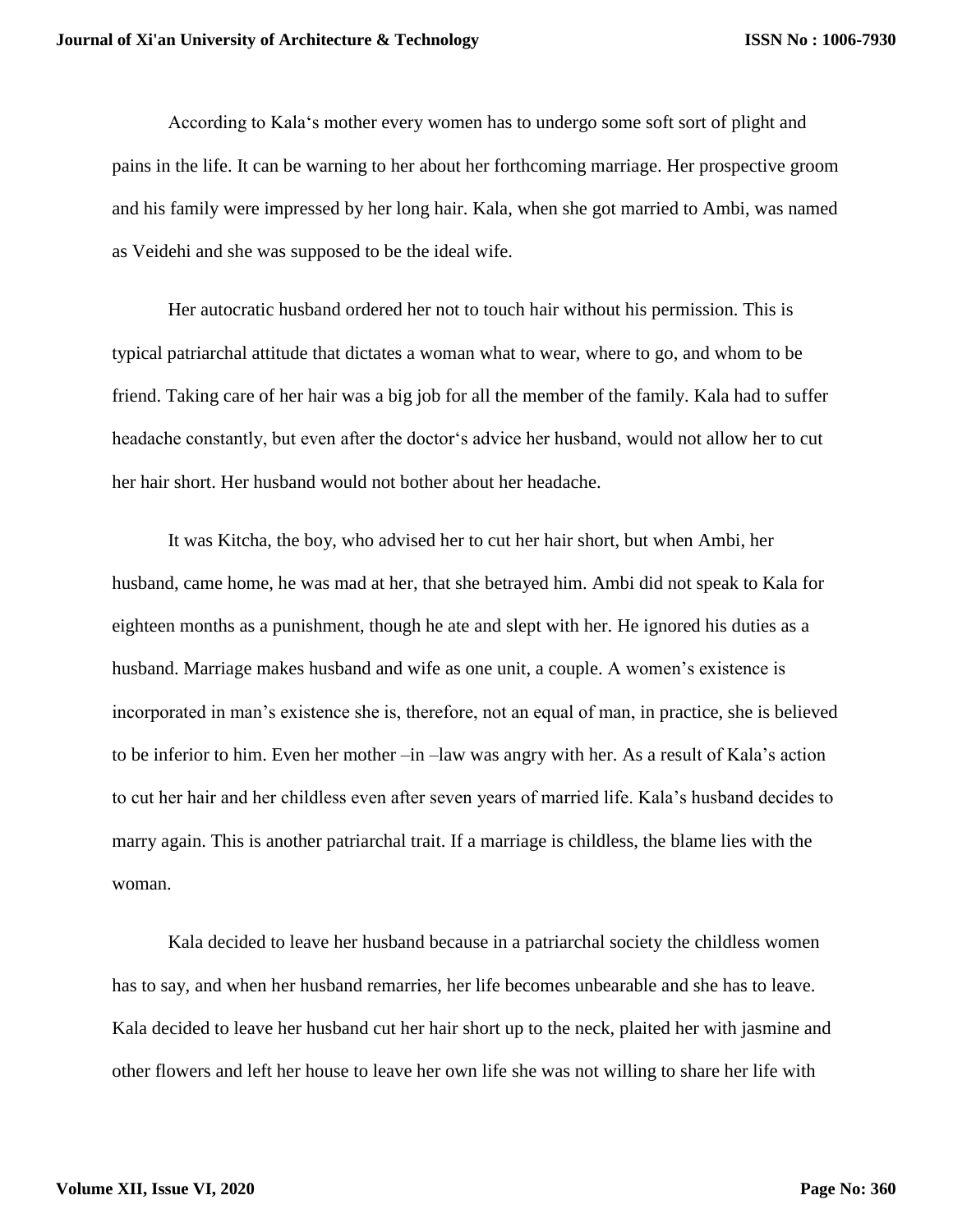another women. Kala goes back to her parent's house, cutting her hair short, and ready to face her life. As a wife of Ambi, she had suffered willingly the burden of her hair, but could not accept another woman in her house. She decided to leave her husband and defies her tyrannical behavior. She sets an example for modern women by asserting her individuality.

Life of a girl is controlled by many inhibitions and do's and don'ts when she is married, her personality, her own self is controlled by the demands of the husband and his family. Kala did not have a child even after eight years of marriage, for which again is blamed. A husband is not blamed for a childless marriage.

In a patriarchal Indian society a women is to carry the burden of any failures. Kala after the abandonment by her husband, becomes an independent, strongwoman, and is able to think her own life. She would be different from her mother who was self-sacrificing obeying her husband's wishes for the whole life. She tells her father in plain words," I am going back. And I will never grow my hair again.... If you force me to, I will leave house, I will be a whore but I won't be a wife" (206).

Jak feels very sorry, because he was partly responsible for Kala's broken marriage. But, Kala tells him no one is responsible for what happens to anyone, that one must accept it. J.A .Krishnanurthy's mother, Sarada Ammal, is another example of a women asserting herself. She was, in fact, the perfect wife carrying out her duties, observing rituals meticulously, performing Puja and even played the Veena on the Puja day. She accepted her home religious playing the part of an obedient wife. But even such a traditional religious wife faces the abandonment by her husband.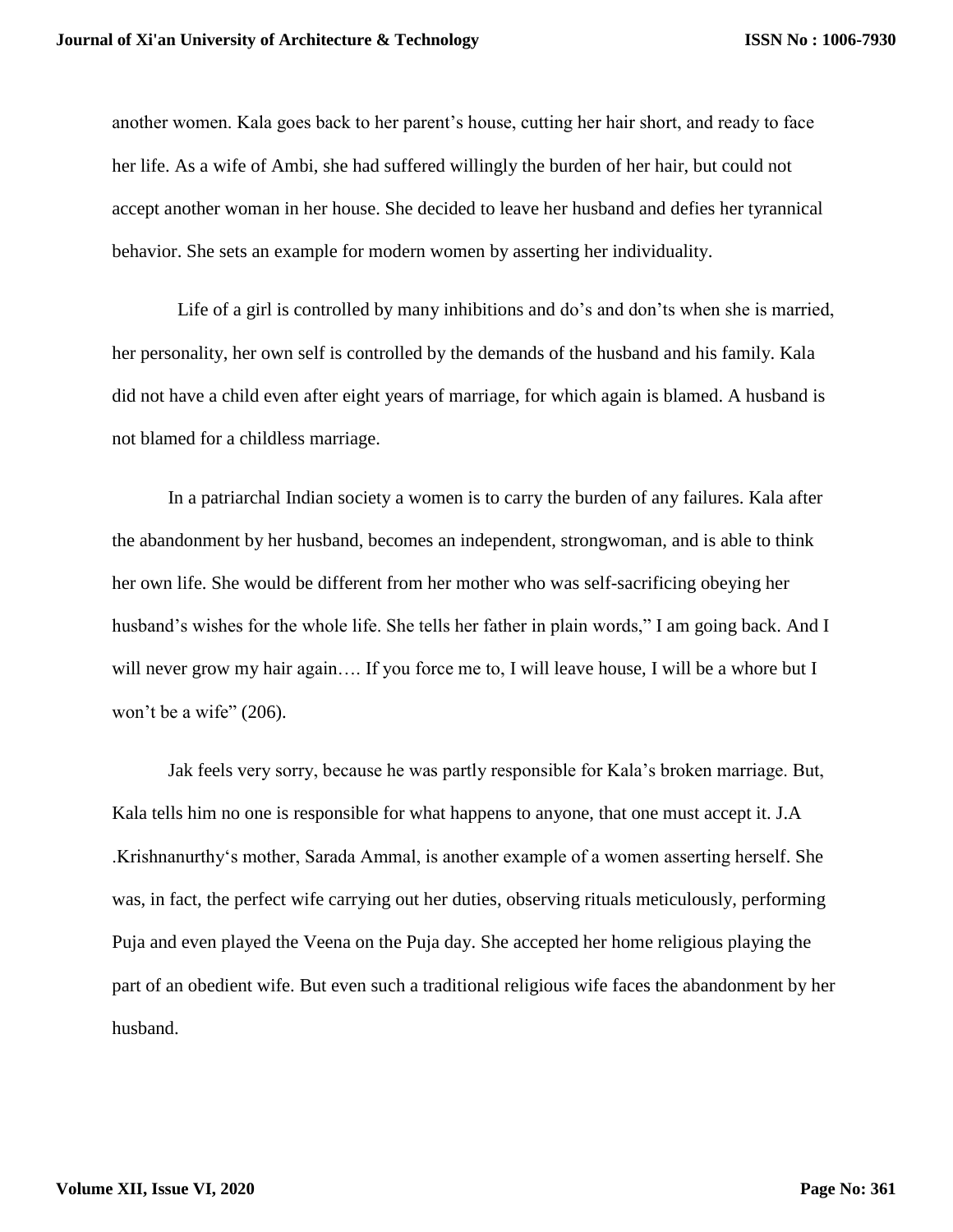He leaves her because he wants to become a 'Sanyasi'. He had married as his father wanted him to produce children and continue the family life. Sarada Ammal sets an example of abandoned women. She marries a physics teacher from Hyderabad and migrates with him to Tanzania, and starts a new life. Meera and Kala also go through the same situation, Kala and Meera, face the same fate in their marital life. Kala shows the strength of her mind when she decides to leave her husband and lead independent life. Meera takes time to come to terms with her new responsibility.

Nair is focused in this novel the attitude of the male protagonist like Giri, who think of pinning down women to the household duties and never allow them to achieve independent entity. They would like to acquire the property of their spouse just because they are the head of the family, thinking as if the women have no right to hold property. Even JAK's father was irresponsible and merciless in his act of forsaking his wife and son because he got married against his own will, left the wife and children, never wanted to have a family life, lived in the Grihesthashrama. JAK's wife, Nina, divorces him as he is too much preoccupied with his work. It can be seen how the married life of Meera and Jak both, results into a failure affecting their children adversely.

In *Lessons in Forgetting*, Nair has presented women, who have been the victim of patriarchal hegemony and oppression. Meera suffered the same fate as JAK's mother had to suffer. The only difference is that Meera's husband, Giri proved to be crass self-seeking crude husband. Kala was also the victim of patriarchal wimps, JAK's mother had said to him,"I am cursed Kitcha, that 's when I am neither a wife nor a widow" (17).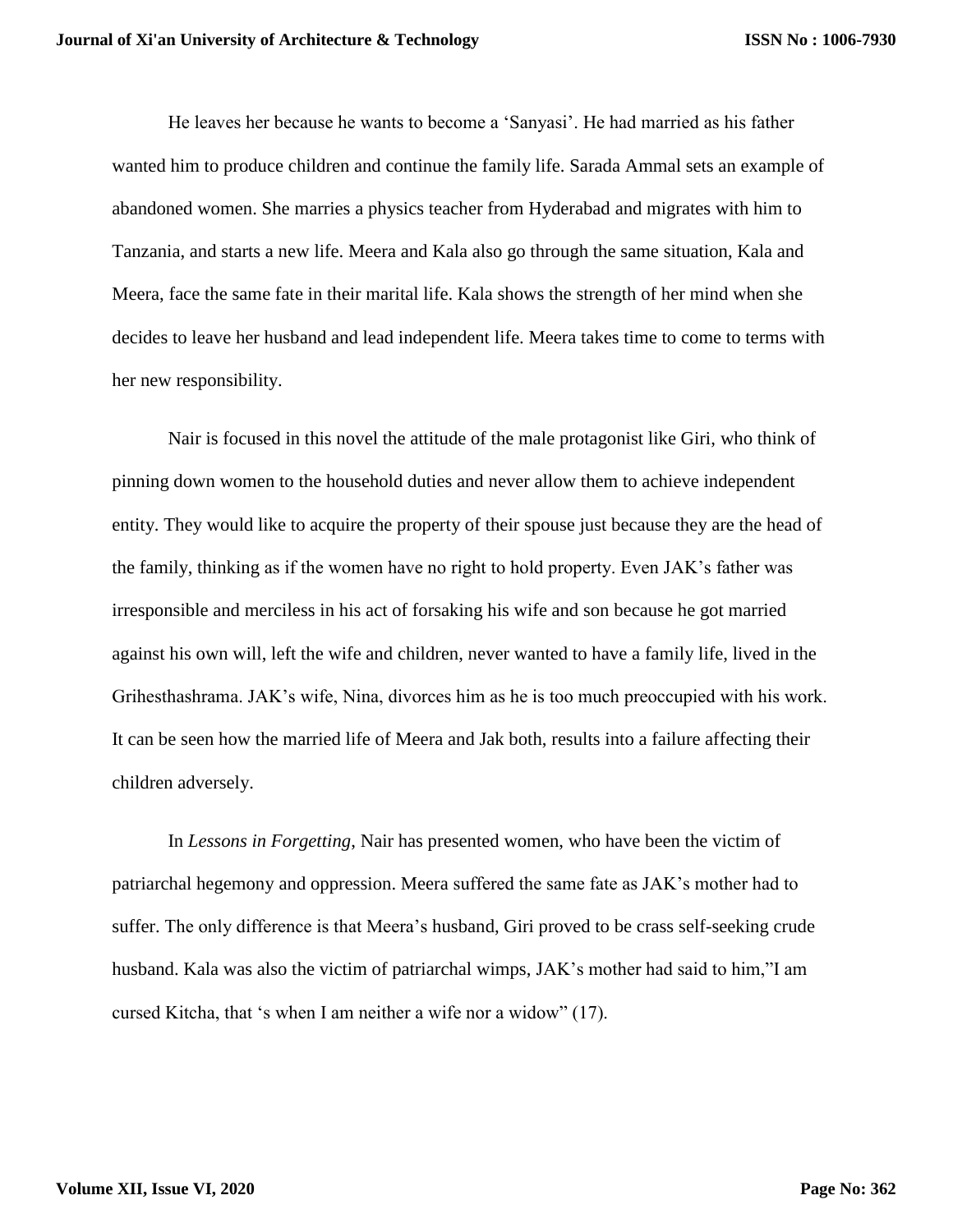JAK'S mother, Meera and Kala all represent the universal plight of women in the patriarchal society. The young men like Shivu and Rishi also express their contempt for the NRI girls like Smriti, who carried money with them and spent it in India. No one appears to care for Smriti's zeal for social work, her concern for the both of girl children. Even Rishi, who was close to Smriti did not realize her genuine concern for social work, especially the problem of killing a girl child even before it is born. Rishi and others, though native Indian, appears to be insensitive to these problems

The relations in the corporate world are affected by the feeling of tension, love, betrayal, competition, ambition and greed etc. and the life of Meera is vitiated by this. The feeling of insecurity makes Giri selfish and he betrays Meera. He is panicked by the uncertainty of maintaining his place on the corporate world. This insecurity makes people and self serving in the corporate world, which results in the loss of values. The atmosphere has affected the children as Meera's daughter Nayantara, takes to smoking but her mother is afraid of asking her about it, as the daughter resents such questioning.

This is the example of how the corporate world has affected socio-cultural life and has caused is degradation. In this novel, Nair has tried to show how life of the middle class in the modernized cities has changed, becoming callous, with the loss of tradition and culture.

Works Cited:

Nair, Anita*. Lessons in Forgetting.* New Delhi: Harper Collins, 2010.

Phutane, PadmavatiVasantro. *Quest to move on life in Anita Nair's Lessons in Forgetting.* An International Refereed e- journal of Literary Explorations. Vol.2. Issue I. (Feb. 2014), pp.  $341 - 347$ .